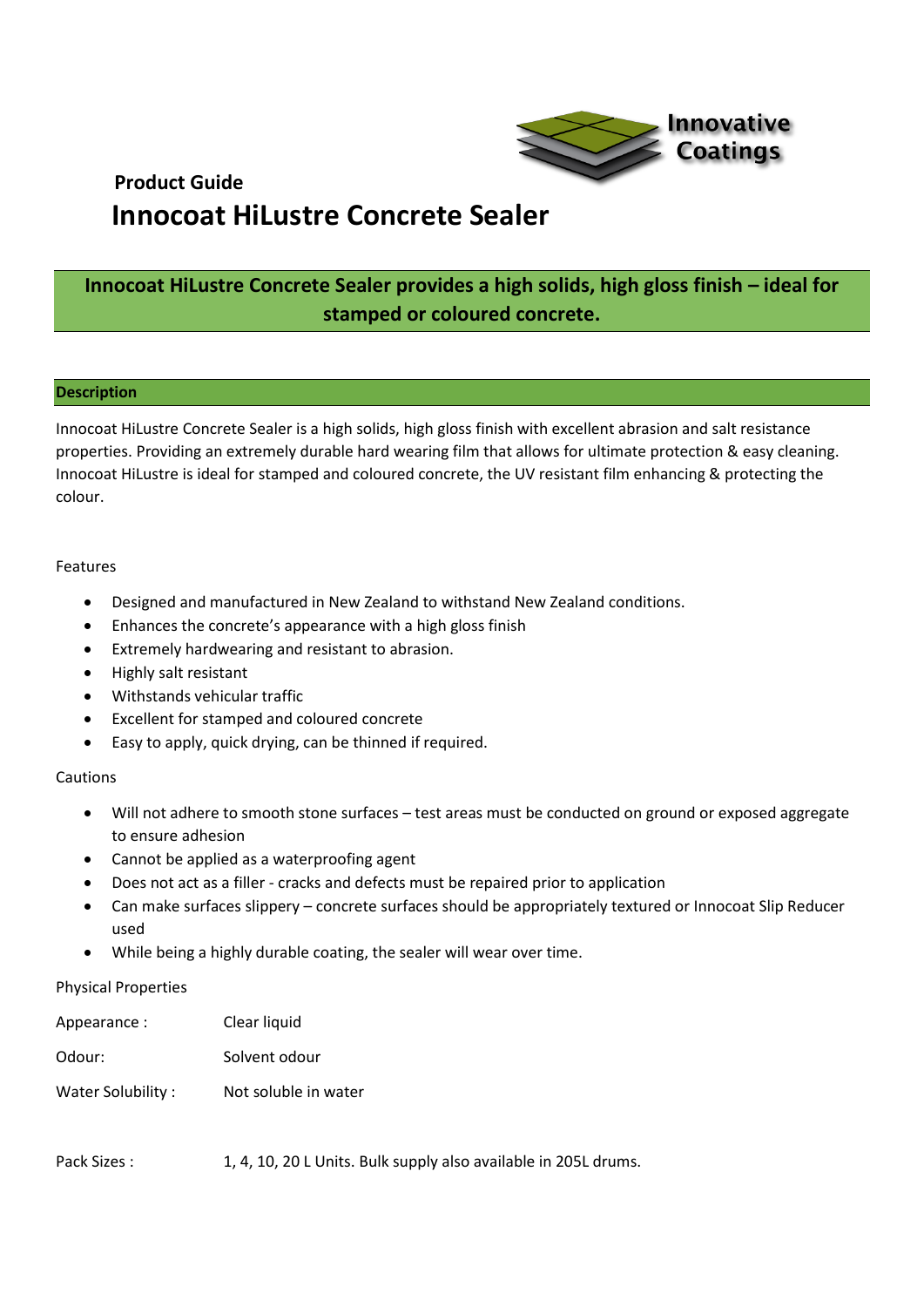

## Precautions

- Do not seal any concrete less than 28 days old
- Do not apply to concrete surfaces that are not completely dry, not just surface dry
- Do not apply to concrete surfaces that have been treated with concrete densifiers or hardeners
- Do not apply to highly burnished floors
- Do not apply to any surface that has previously been treated with another product, ie other sealers, curing compounds, etc
- Do not seal concrete if the concrete temperature is below 12°C or above 30°C
- Do not apply in the hottest part of the day or in high humidity
- Any cracks, pitting or pinholes must be treated prior to application
- Any spills must be cleaned up immediately to avoid staining

## Preparation

It is recommended that a test area is undertaken before application to ensure the sealer adheres correctly to the surface and provides the required finish. It is also important to check that the application of the sealer does not make the concrete surface too slippery.

The test area should be  $0.5 - 1.0m^2$ , best done in a less obvious part of the concrete so as not be noticeable when the job is complete. Once the sealer is cured, wet the area and check the level of slip resistance.

Prior to application it is important to ensure that Innocoat HiLustre Concrete Sealer can be applied to the concrete surface. A simple "water test" will quickly show if the surface will accept the coating.

- Drop a small amount of water on the concrete surface.
- $\bullet$  If the water darkens (ie penetrates) the concrete within  $15 30$  seconds the concrete is likely to accept the sealer
- If the water beads on the surface this indicates that the concrete has high surface tension (too dense) and is not suitable for sealing with Innocoat HiLustre Concrete Sealer.
- The beading could be due to previous treatments with other sealing compounds or contaminants. These must be removed prior to any sealer application.

Once it is confirmed that Innocoat HiLustre Concrete Sealer can be applied prepare the concrete surface as follows;

# New concrete surfaces :

• Prepare by a light acid etch using Innocoat SyTEtch and waterblast with 2000 p.s.i to remove any laitance.

# Old concrete surfaces :

Any existing coatings must be removed by grinding, followed by the water test to ensure all remnants have been removed

Any contaminated areas should be treated with the appropriate cleaning agents and pass the water test prior to application of the sealer. When any coatings have been removed and contaminated areas treated, lightly acid etch with Innocoat SyTEtch and rinse thoroughly with fresh water.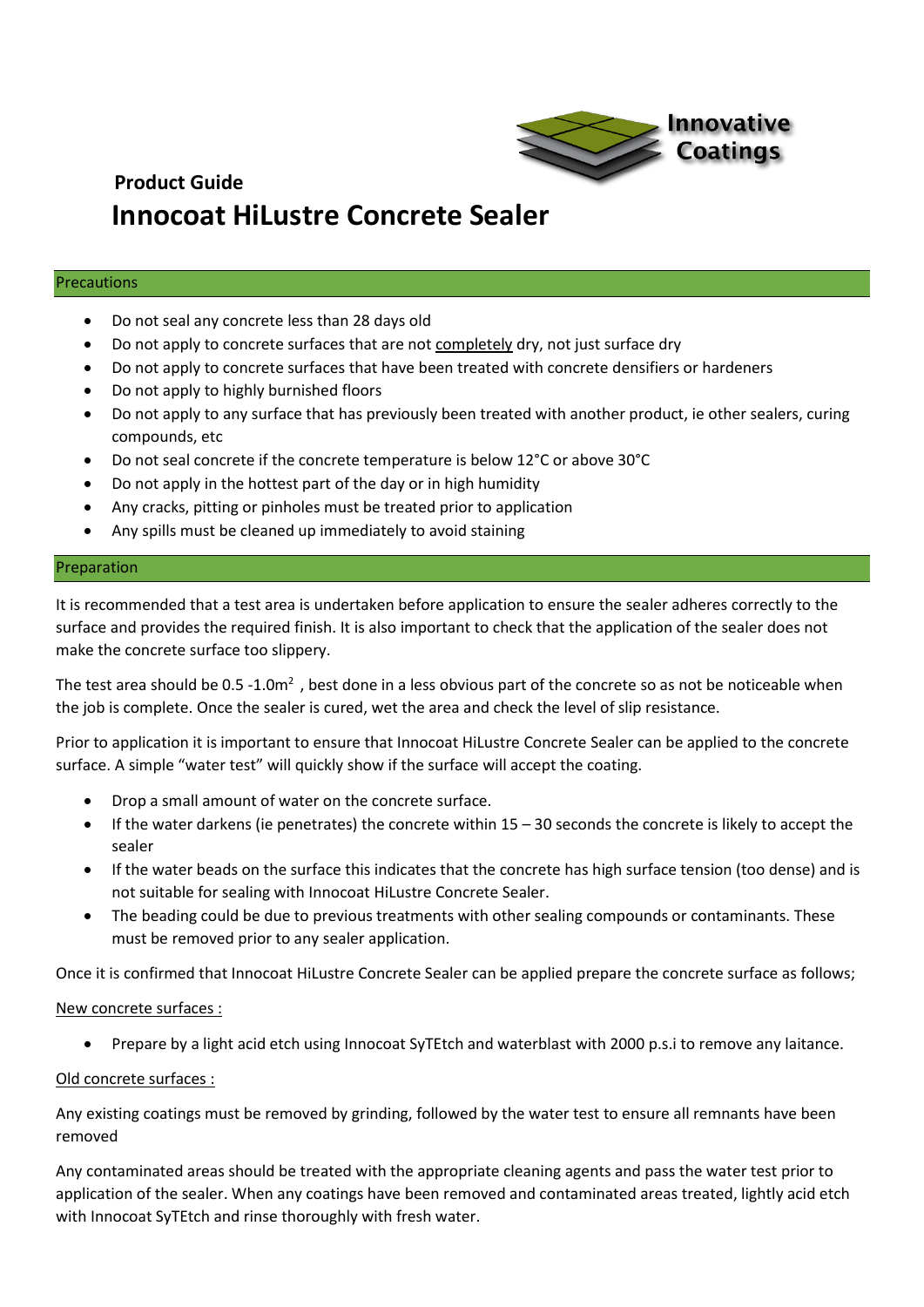

#### Equipment

Innocoat HiLustre Concrete Sealer can be applied with any of the following;

Soft bristle broom – recommended for textured surfaces and exposed aggregate concrete

Sprayer – High Pressure, Low Volume (HPLV) or airless sprayer. Some garden pump-up sprayers can be used, but the solvent will likely breakdown the seal and gaskets within the sprayer so suitable only for single use.

Roller – recommended for smooth or ground concrete. Use a solvent proof, 5mm mohair nap or similar

Bucket or paint tray

Safety Equipment – see Personal Protective Equipment section

#### Application

If Innocoat Slip Reducer is being used, add to the sealer prior to application as per directions in Product Guide

New concrete MUST BE FULLY CURED (at least 28 days after pouring) and then prepared as outlined above.

- Apply in thin coats, avoid pooling
- Apply a minimum of 2 coats. Porous or ground concrete may require a third coat to form an even surface coating
- Drying time between coats is 2 4 hours after application.
- Allow 24 hours curing time before use. Vehicles can drive on the sealed surface 48 hours after application

## Coverage

- First coat approx.  $5 6$  m<sup>2</sup>/L
- Second coat approx.  $6 8$  m<sup>2</sup>/L

Coverage will vary greatly depending on the porosity and texture of the concrete

Clean-Up All equipment can be cleaned with Innocoat Solvent Clean.

# Storage and Handling Handling : Suitable protective clothing must be worn – Refer Personal Protective Equipment section Storage : Store in cool, dry, well ventilated place in original container. Store out of reach of children. Store away from direct sunlight, oxidizing agents, acids, detergents and foodstuffs. Keep away from naked flames and other heat sources. Ensure container is sealed when not in use and is checked regularly for leaks or spills. Do not allow vapours to collect in enclosed spaces. Innocoat HiLustre Concrete Sealer can be stored once opened for up to 12 months.